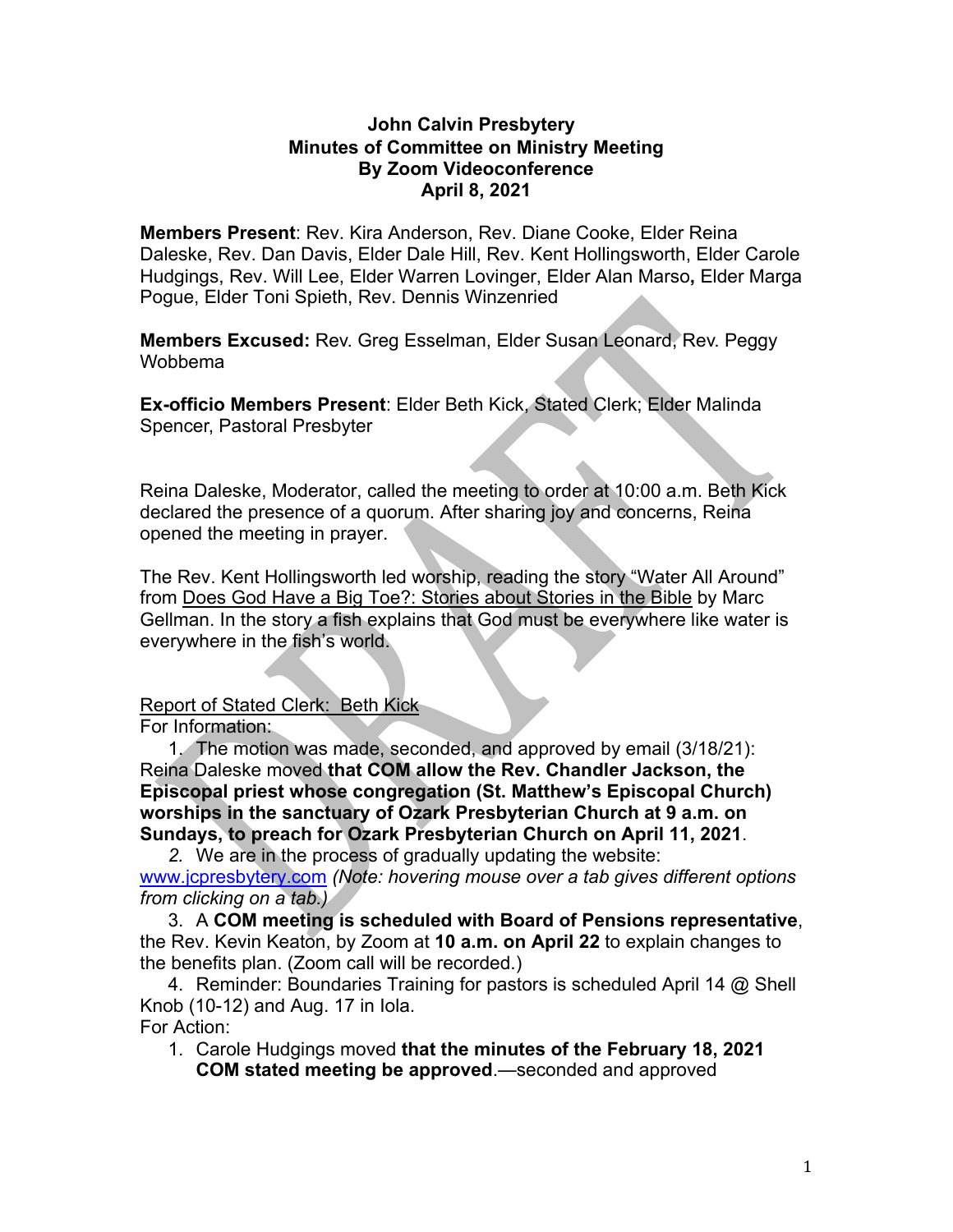## Report of Pastoral Presbyter: Malinda Spencer

Malinda Spencer led a discussion about the stipulation in the COM Manual "that any person preaching more than two consecutive Sundays in the same congregation/pulpit shall have the prior approval of the COM," emphasizing the connections within the presbytery which nurture the work of our churches.

- 1. Dennis Winzenried moved **to approve Willard Mt. Zion's pulpit supply schedule for April and May—Seconded and approved.**
- 2. The COM selected a subcommittee comprised of Dennis Winzenried, Dale Hill, Marga Pogue, and Malinda Spencer to visit with the Rev. Kimberly Cunningham before acting on the rest of Willard Mt. Zion's pulpit supply schedule.

## Report of COM Moderator: Reina Daleske

Reina reminded the committee that two subcommittees are engaged on their behalf: The Child Protection Policy subcommittee (Greg Carter, Jennifer Dawson, Bill Havens, Patty Orchard, Robert Reed; Beth Kick) and the Liaison Work subcommittee (Reina Daleske, Dan Davis, Dale Hill, Jane Huffstetler, Susan Leonard, Toni Spieth, Malinda Spencer) tasked with clarifying the liaison's role and the support provided to the liaisons. (When is it appropriate to take care of something as a liaison and when is it appropriate to bring it before COM?)

Diane Cooke agreed to contact the presbytery's members-at-large again. Kent Hollingsworth and Dennis Winzenried agreed to contact the retired members whom they contacted last year.

The next Synod meeting is April 15 at 11 a.m. by Zoom. Preregistration is required. Malinda Spencer is Executive-Presbyter-of-the-Month for the Synod this month.

Report of Transitional Project Committee: Reina Daleske *(Committee members: Reina Daleske, Kent Hollingsworth, Susan Leonard, & Dennis Winzenried)*

Reina reported that Community Presbyterian in Forsyth has dropped out of the Transitional Project and will soon interview an interim pastor candidate. St. Andrew Presbyterian Church at Kimberling City and Carthage Presbyterian Church are currently engaged in the project. St. Andrew is eagerly working through The Neighborhood Church with Elder Greg Emery.

## Report of CPM: Diane Cooke, Moderator, and Warren Lovinger

Diane reported that communication is ongoing with Bill Agnew in anticipation of renewing his commission to Crocker Presbyterian Church and with Jonathan Kimball who is completing his work with Dubuque Seminary soon.

#### Toni Spieth moved **that COM provide a scholarship to Laura Agee (from the restricted Candidates Fund) for \$650 toward her course in Clinical Pastoral Education (CPE)**.—Seconded and approved

## Board of Pensions Report

 The Rev. Kevin Keaton briefly joined us to introduce changes and updates to the Benefits Plan which he will detail on April 22 at 10 a.m. by Zoom including: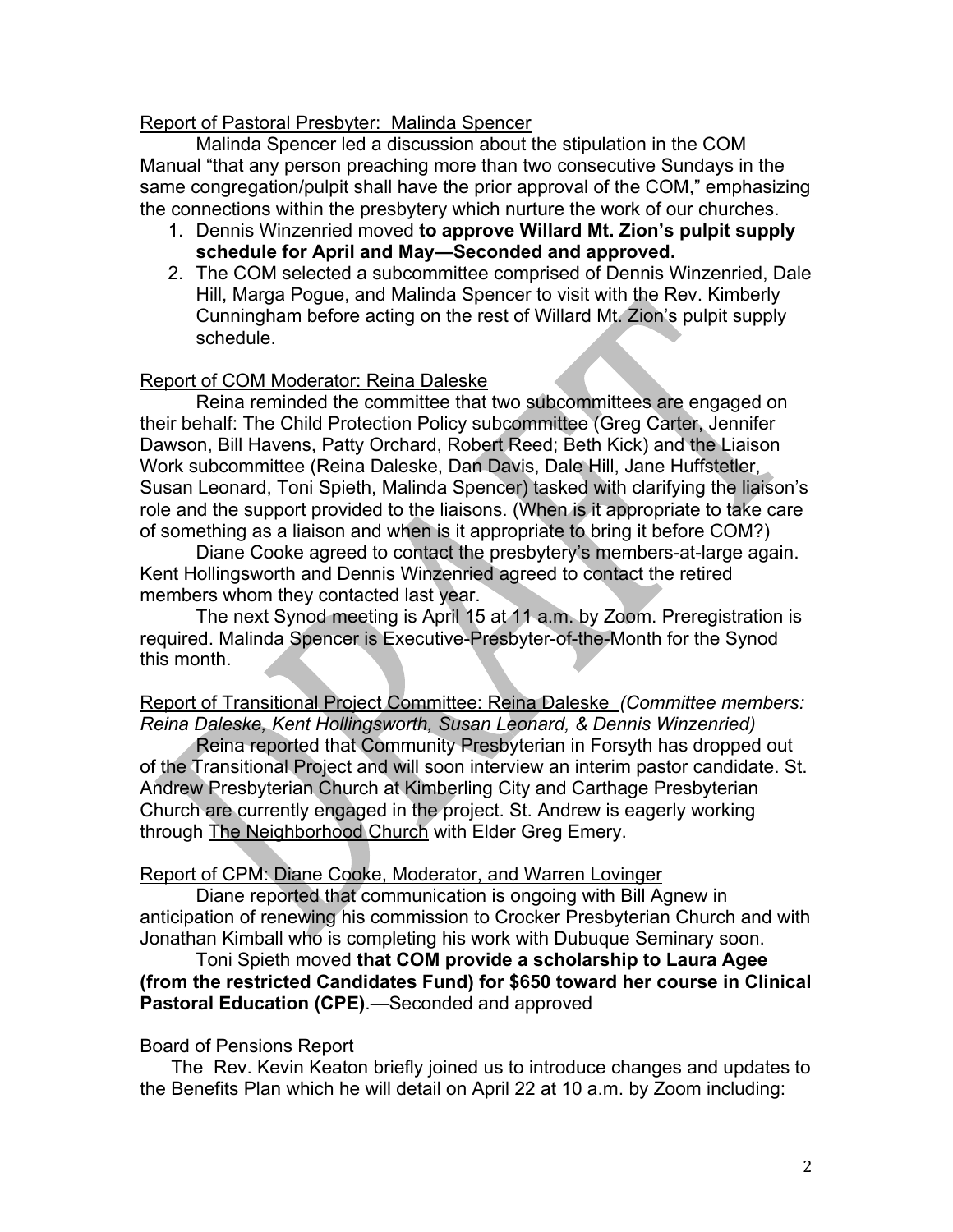- Termination of Employment
- Continuation of Benefits
- Clarification of Minister's Choice and Pastor's Participation benefits packages
- Eligibility for Non-PCUSA Ministers
- Clarification of "Effective Salary"

The presentation will be recorded and a link made available to COM members who are unable to attend.

#### Liaison Reports

 Reina reminded the COM that the liaisons are connections which maintain communication between the churches and the COM and requested that the liaisons help their pastors / clerks of session learn that they are the primary point of contact for COM questions / business.

**Carthage** - Will Lee reported the session's desire to gain permission for some of the elders to celebrate Communion when a Presbyterian pastor is not available. COM noted other alternatives and questioned the necessity of the request. If necessity is shown, particular Ruling Elders would need to be trained and then authorized each time they need to serve at Table (G-3.0301b).

 In answer to another query from the Carthage session, Malinda Spencer clarified that the hope of the Transitional Project Committee is that the church will fulfill their interim tasks through their work as part of the Transitional Project.

**Chanute** - Dan Davis

**Crane** - Dennis Winzenried

**Forsyth** - Reina Daleske moved **that Kira Anderson, Greg Esselman, Dennis Pirkle, Reina Daleske, and Malinda Spencer serve as a subcommittee to conduct a fit interview for an interim pastor candidate May 1 at 1 p.m.**— Seconded and approved

# **Golden** City—Dale Hill

**Hollister**—Reina Daleske

**Kimberling City--St. Andrew** – Carole Hudgings attended a session meeting by Zoom and found St. Andrew a vibrant, hardworking church. The elders are very eager about their interactions with Greg Emery.

**Lockwood** – Toni Spieth reported that she is still waiting on the attorney. The church assures her they have a buyer. The utilities are continuing to be paid. **Mulberry**—Toni Spieth

**Neosho**—Kira Anderson reported that the congregation wants to sell their manse. Malinda has provided the steps they need to take.

#### **Nevada**—Dale Hill

**Pittsburg** – Toni Spieth wants to attend an upcoming session meeting and provide them the "Calling a New Pastor" flow chart.